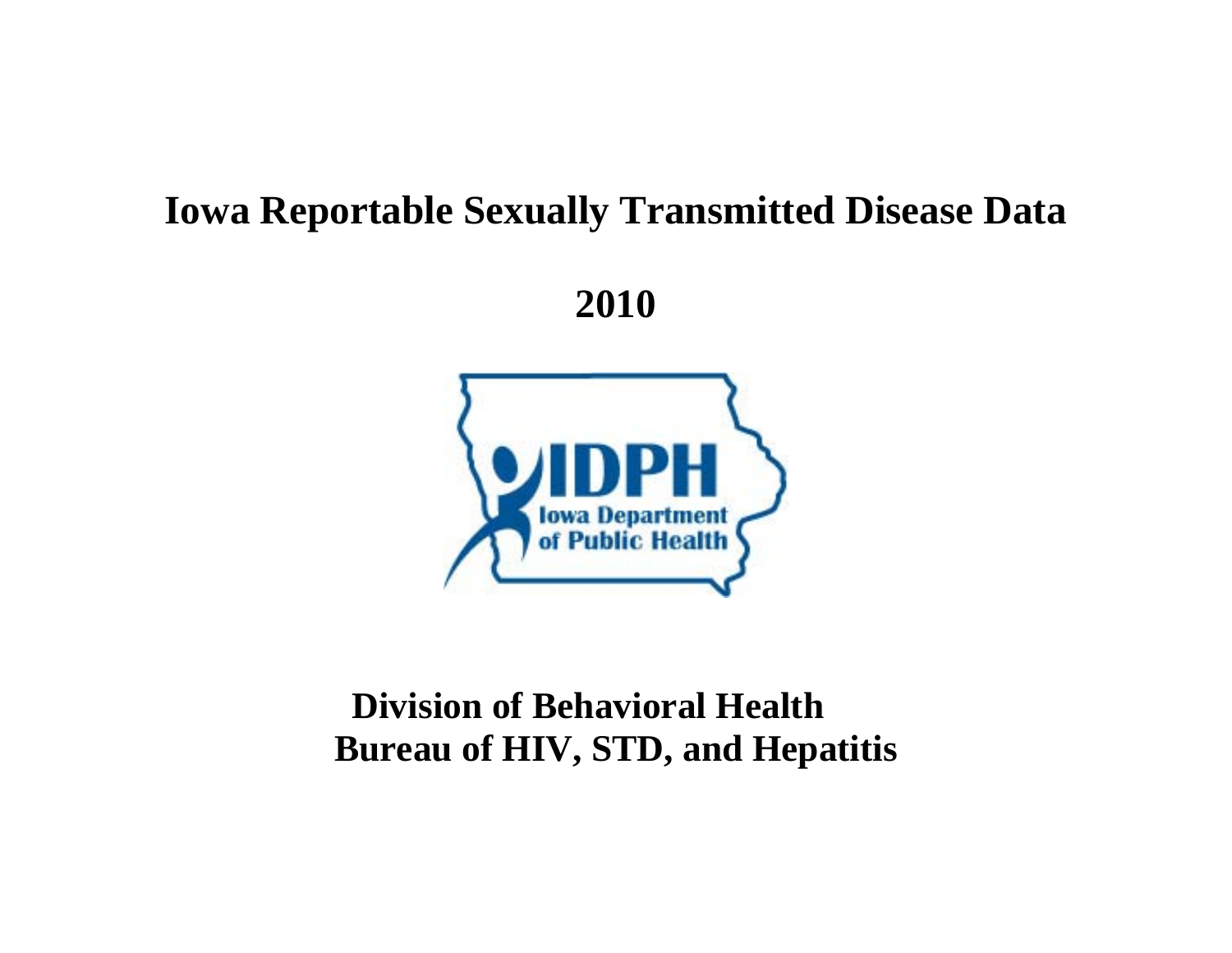# Table of Contents

| Statewide Chlamydia Reports by Age, Race and Gender                       | Page 1     |
|---------------------------------------------------------------------------|------------|
| Statewide Gonorrhea Reports by Age, Race and Gender                       | Page 2     |
| Statewide Primary and Secondary Syphilis Reports by Age, Race, and Gender | Page 3     |
| Statewide Early Syphilis Reports by Age, Race, and Gender                 | Page 4     |
| Statewide Total Syphilis Reports by Age, Race and Gender                  | Page 5     |
| Statewide Total Reportable STD Reports by Infection and County            | Page $6-8$ |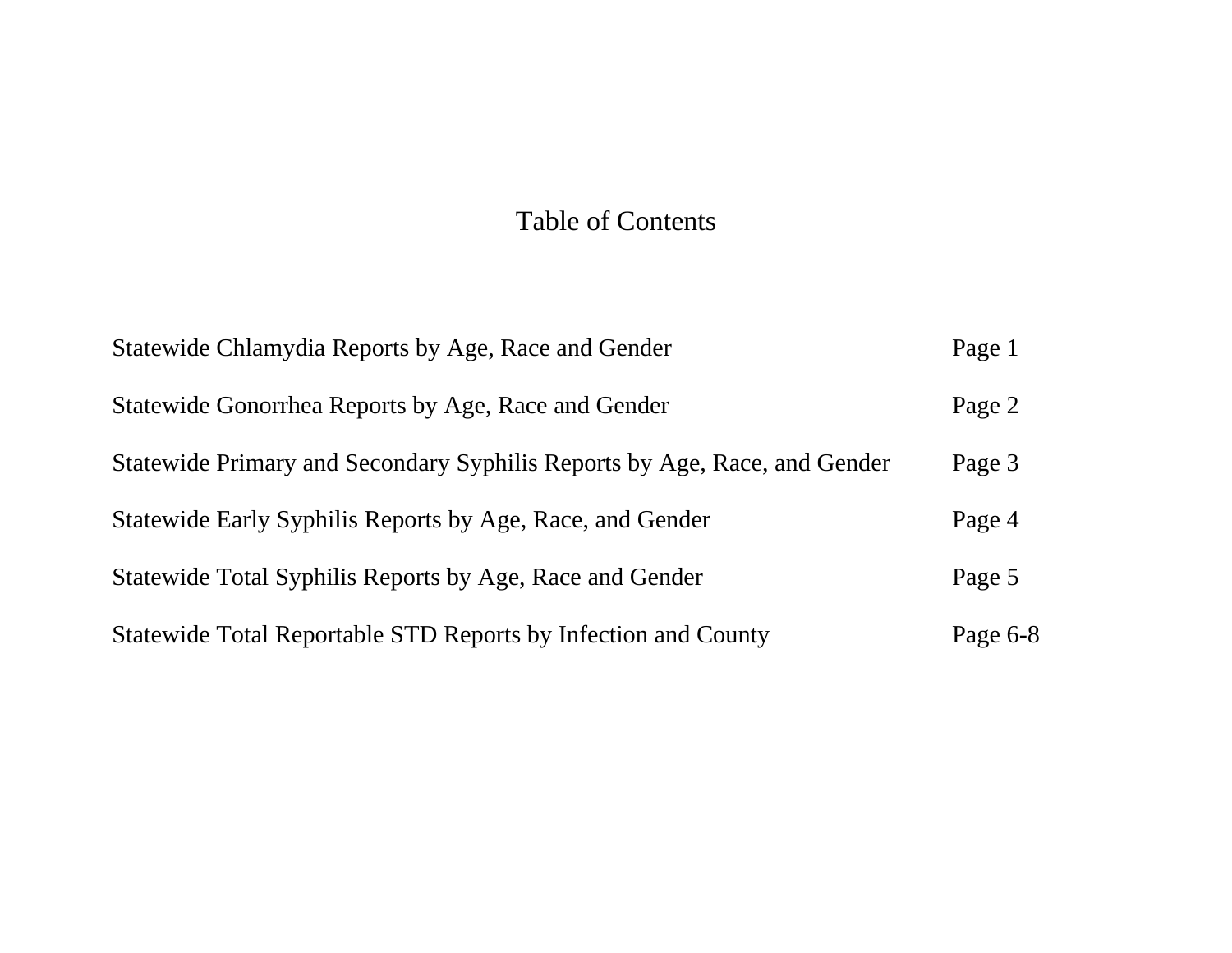#### **2010 IOWA CHLAMYDIA**

| Age<br>Group      | <b>Asian/PI</b> |                |                | <b>Black</b>   |                | <b>Hispanic</b> | American<br><b>Native</b> |     |       | White          |                | *NR Race       | <b>Total</b>   | <b>Male</b>    |                | <b>Total</b><br><b>Female</b> |
|-------------------|-----------------|----------------|----------------|----------------|----------------|-----------------|---------------------------|-----|-------|----------------|----------------|----------------|----------------|----------------|----------------|-------------------------------|
|                   | $\mathbf{M}$    | F              | M              | F              | M              | F               | M                         | F   | M     | F              | $\mathbf{M}$   | F              | M              | Rate           | $\mathbf F$    | Rate                          |
| $0 - 4$           |                 |                | $\overline{c}$ |                |                |                 |                           |     |       | 6              |                | 3              | 4              | $\overline{4}$ | 11             | 11                            |
| $5 - 9$           |                 |                | 1              |                |                |                 |                           |     |       |                |                |                |                |                |                |                               |
| $10 - 14$         |                 |                | $\overline{4}$ | 25             |                | 8               |                           |     | 3     | 45             |                | 13             | $\tau$         | 7              | 91             | 97                            |
| $15 - 19$         | $\mathfrak{Z}$  | 23             | 240            | 479            | 43             | 154             | $\overline{3}$            | 21  | 273   | 1,795          | 81             | 446            | 643            | 580            | 2,918          | 2,738                         |
| $20 - 24$         | $\overline{2}$  | 30             | 321            | 407            | 76             | 153             | 5                         | 22  | 674   | 2,044          | 127            | 359            | 1,205          | 1,035          | 3,015          | 2,718                         |
| $25 - 29$         | $\overline{7}$  | 15             | 156            | 113            | 39             | 67              |                           | 6   | 324   | 642            | 80             | 153            | 607            | 604            | 996            | 1,046                         |
| $30 - 34$         | 6               | $\overline{4}$ | 64             | 38             | 28             | 32              |                           | 5   | 126   | 217            | 39             | 70             | 264            | 302            | 366            | 436                           |
| $35 - 39$         |                 | $\overline{2}$ | 31             | 15             | $\overline{7}$ | 10              |                           |     | 40    | 86             | $22\,$         | 20             | 101            | 111            | 133            | 151                           |
| $40 - 44$         | 2               |                | 18             | $\mathfrak{Z}$ | $\overline{4}$ | 4               |                           |     | 17    | 26             | 9              | 9              | 50             | 52             | 44             | 47                            |
| $45 - 54$         |                 | $\overline{2}$ | 17             | 6              | $\overline{2}$ | 3               |                           |     | 17    | 14             | $\overline{3}$ | 8              | 40             | $18\,$         | 33             | 15                            |
| $55 - 64$         |                 |                |                |                |                |                 |                           |     | 5     | $\overline{2}$ | $\overline{2}$ | $\overline{c}$ | 8              | 5              | $\overline{4}$ | $\overline{c}$                |
| $65+$             |                 |                |                |                |                |                 |                           |     |       |                |                |                | $\overline{0}$ | $\mathbf{0}$   | $\overline{0}$ | $\mathbf{0}$                  |
| <b>UNK</b>        |                 |                |                |                |                |                 |                           |     |       |                |                |                | $\overline{0}$ |                | $\mathbf{0}$   |                               |
| Total             | 22              | 77             | 854            | 1,088          | 200            | 431             | 10                        | 56  | 1,480 | 4,877          | 364            | 1,083          | 2,930          |                | 7,612          |                               |
| Rate <sup>3</sup> | 86              | 283            | 1,829          | 2,481          | 277            | 693             | 181                       | 981 | 111   | 353            |                |                |                | 197            |                | 500                           |

| Age                  | <b>Cases</b>   | % Positive | <b>Total Rate</b> |                       | Race         | <b>Cases</b> |  |
|----------------------|----------------|------------|-------------------|-----------------------|--------------|--------------|--|
| Total 0-4            | 15             | 0%         |                   | Total Asian $=$       |              | 99           |  |
| Total 5-9            | $\overline{2}$ | $0\%$      |                   | Total Black $=$       |              | 1,942        |  |
| <b>Total 10-14</b>   | 98             | 1%         | 51                | Total Hispanic =      |              | 631          |  |
| <b>Total 15-19</b>   | 3,561          | 34%        | 1,638             | Total Amer Native $=$ |              | 66           |  |
| <b>Total 20-24</b>   | 4,220          | 40%        | 1,856             | Total White $=$       |              | 6,357        |  |
| <b>Total 25-29</b>   | 1,603          | 15%        | 819               | Total Unreported $=$  |              | 1,447        |  |
| <b>Total 30-34</b>   | 630            | 6%         | 368               | <b>Grand Total</b>    |              | 10,542       |  |
| <b>Total 35-39</b>   | 234            | 2%         | 131               |                       |              |              |  |
| <b>Total 40-44</b>   | 94             | 1%         | 50                |                       |              |              |  |
| <b>Total 45-54</b>   | 73             | $1\%$      | 17                | Gender                | <b>Cases</b> | % Positive   |  |
| <b>Total 55-64</b>   | 12             | 0%         | 3                 | Male                  | 2,930        | 27.8%        |  |
| Total $65+$          | $\theta$       | 0%         |                   | Female                | 7,612        | 72.2%        |  |
| <b>Total Unknown</b> | $\theta$       | $0\%$      |                   |                       |              |              |  |
| <b>Grand Total</b>   | 10,542         | 100%       | 350               |                       |              |              |  |

| Age         | Cases | % Positive | <b>Total Rate</b> | Race                  | Cases  | % Positive | <b>Total Rate</b> |
|-------------|-------|------------|-------------------|-----------------------|--------|------------|-------------------|
| Total 0-4   |       | 0%         |                   | Total Asian $=$       | 99     | $1\%$      | 187               |
| Total 5-9   |       | 0%         |                   | Total Black $=$       | 1,942  | 18%        | 2,145             |
| Total 10-14 | 98    | 1%         | 51                | Total Hispanic $=$    | 631    | 6%         | 469               |
| Total 15-19 | 3,561 | 34%        | 1,638             | Total Amer Native $=$ | 66     | $1\%$      | 588               |
| Total 20-24 | 4,220 | 40%        | 1,856             | Total White $=$       | 6,357  | 60%        | 234               |
| Total 25-29 | 1,603 | 15%        | 819               | Total Unreported $=$  | 1.447  | 14%        |                   |
| Total 30-34 | 630   | 6%         | 368               | <b>Grand Total</b>    | 10.542 | 100%       | 350               |

| Gender | Cases | % Positive |
|--------|-------|------------|
| Male   | 2.930 | 27.8%      |
| Female | 7.612 | $12.2\%$   |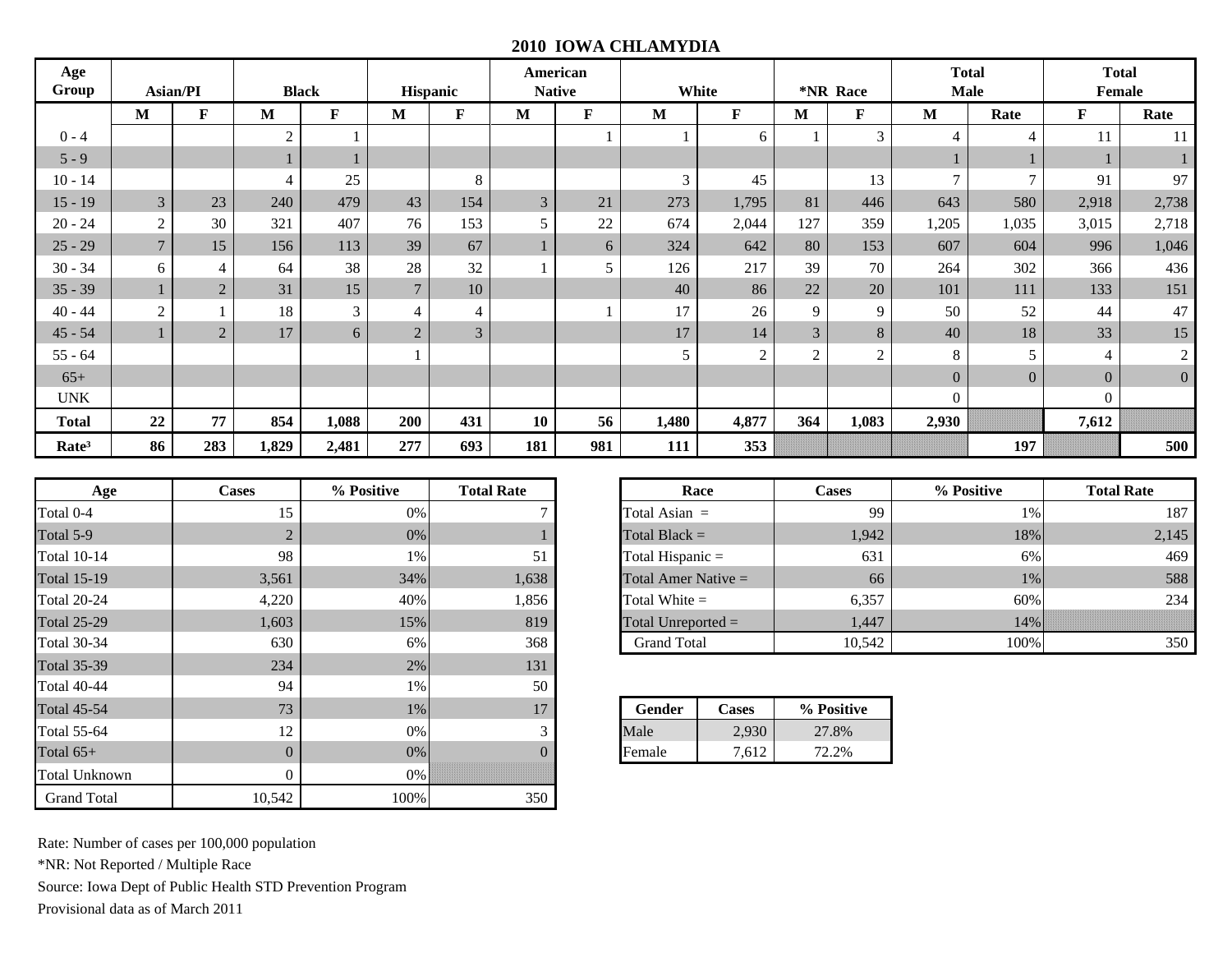### **2010 IOWA GONORRHEA**

| Age               |                |                |     |              |                |                         |                | American       |                |             |          |                | <b>Total</b>   |                | <b>Total</b>   |                |
|-------------------|----------------|----------------|-----|--------------|----------------|-------------------------|----------------|----------------|----------------|-------------|----------|----------------|----------------|----------------|----------------|----------------|
| Group             |                | Asian/PI       |     | <b>Black</b> |                | Hispanic                |                | <b>Native</b>  |                | White       | *NR Race |                | <b>Male</b>    |                |                | Female         |
|                   | $\mathbf M$    | $\mathbf{F}$   | M   | $\mathbf{F}$ | M              | $\mathbf F$             | M              | $\mathbf F$    | M              | $\mathbf F$ | M        | F              | M              | Rate           | $\mathbf F$    | Rate           |
| $0 - 4$           |                |                |     |              |                |                         |                |                |                |             |          |                | $\overline{0}$ | $\overline{0}$ | $\mathfrak{Z}$ | 3              |
| $5 - 9$           |                |                |     |              |                |                         |                |                |                |             |          |                | $\mathbf{0}$   | $\mathbf{0}$   | $\overline{2}$ | $\overline{2}$ |
| $10 - 14$         |                |                |     | 11           |                | $\mathcal{D}_{1}^{(1)}$ |                |                | 3              | 8           |          |                | $\overline{4}$ | $\overline{4}$ | 22             | 23             |
| $15 - 19$         |                |                | 99  | 147          | 9              | 11                      |                | $\overline{3}$ | 26             | 161         | 11       | 54             | 145            | 131            | 376            | 353            |
| $20 - 24$         | 2              | $\overline{4}$ | 120 | 129          | $\overline{4}$ | 16                      |                | $\overline{4}$ | 57             | 185         | 24       | 56             | 208            | 179            | 394            | 355            |
| $25 - 29$         |                |                | 79  | 55           | $\mathbf{1}$   | 3                       |                |                | 31             | 106         | 16       | 24             | 127            | 126            | 189            | 198            |
| $30 - 34$         |                |                | 36  | 17           |                |                         |                |                | 28             | 57          | 9        | 17             | 75             | 86             | 97             | 116            |
| $35 - 39$         | $\overline{2}$ |                | 14  | $10\,$       |                | $\overline{2}$          | $\overline{2}$ |                | 8              | 35          | 6        | $\overline{4}$ | 32             | 35             | 51             | 58             |
| $40 - 44$         |                |                | 6   | 4            |                | $\Omega$                |                |                | $\overline{4}$ | 11          | $\gamma$ | $\overline{4}$ | 12             | 13             | 21             | 23             |
| $45 - 54$         |                |                | 5   | 6            |                |                         |                |                | 6              | 15          |          | $\overline{2}$ | 12             | $\sqrt{5}$     | 24             | 11             |
| $55 - 64$         |                |                |     |              |                |                         |                |                | 6              |             |          |                | 6              | 3              |                |                |
| $65+$             |                |                | ш   |              |                |                         |                |                | $\sqrt{2}$     |             |          |                | $\overline{3}$ | $\sqrt{2}$     | $\overline{0}$ | $\overline{0}$ |
| <b>UNK</b>        |                |                |     |              |                |                         |                |                |                |             |          |                | $\Omega$       |                | $\overline{0}$ |                |
| <b>Total</b>      | 5              | 6              | 361 | 381          | 15             | 42                      | 3              | 8              | 171            | 580         | 69       | 163            | 624            |                | 1,180          |                |
| Rate <sup>3</sup> | 19             | 22             | 773 | 869          | 21             | 67                      | 54             | 140            | 13             | 42          |          |                |                | 42             |                | 78             |

Г

| Age                | <b>Cases</b>   | % Positive | <b>Total Rate</b> |                       | Race         | <b>Cases</b> |  |
|--------------------|----------------|------------|-------------------|-----------------------|--------------|--------------|--|
| Total 0-4          | 3              | $0\%$      |                   | Total Asian $=$       |              | 11           |  |
| Total 5-9          | $\overline{2}$ | 0%         |                   | Total Black $=$       |              | 742          |  |
| <b>Total 10-14</b> | 26             | 1%         | 14                | Total Hispanic =      |              | 57           |  |
| <b>Total 15-19</b> | 521            | 29%        | 240               | Total Amer Native $=$ |              | 11           |  |
| <b>Total 20-24</b> | 602            | 33%        | 265               | Total White $=$       |              | 751          |  |
| <b>Total 25-29</b> | 316            | 18%        | 161               | Total Unreported $=$  | 232          |              |  |
| Total 30-34        | 172            | 10%        | 100               | <b>Grand Total</b>    | 1,804        |              |  |
| <b>Total 35-39</b> | 83             | 5%         | 46                |                       |              |              |  |
| Total 40-44        | 33             | 2%         | 17                |                       |              |              |  |
| <b>Total 45-54</b> | 36             | 2%         | 8                 | Gender                | <b>Cases</b> | % Positive   |  |
| Total 55-64        | 7              | $0\%$      | $\overline{c}$    | Male                  | 624          | 34.6%        |  |
| Total $65+$        | 3              | $0\%$      |                   | Female                | 1,180        | 65.4%        |  |
| Total Unknown      | 0              | $0\%$      |                   |                       |              |              |  |
| <b>Grand Total</b> | 1,804          | 100%       | 60                |                       |              |              |  |

|                             | % Positive | <b>Total Rate</b> | Race                  | Cases | % Positive | <b>Total Rate</b> |
|-----------------------------|------------|-------------------|-----------------------|-------|------------|-------------------|
|                             | $0\%$      |                   | Total Asian $=$       | 11    | 1%         | 21                |
| $\bigcap$<br>$\overline{ }$ | 0%         |                   | Total Black $=$       | 742   | 41%        | 820               |
| 26                          | 1%         | 14                | Total Hispanic =      | 57    | 3%1        | 42                |
| 521                         | 29%        | 240               | Total Amer Native $=$ | 11    | $1\%$      | 98                |
| 602                         | 33%        | 265               | Total White $=$       | 751   | 42%        | 28                |
| 316                         | 18%        | 161               | Total Unreported $=$  | 232   | 13%        |                   |
| 172                         | 10%        | 100               | <b>Grand Total</b>    | 1.804 | 100%       | 60                |
| $\Omega$                    | $\sim$ 0.1 | $\sqrt{2}$        |                       |       |            |                   |

| 8 | Gender | <b>Cases</b> | % Positive |
|---|--------|--------------|------------|
| 2 | Male   | 624          | 34.6%      |
|   | Female | 180          | 65.4%      |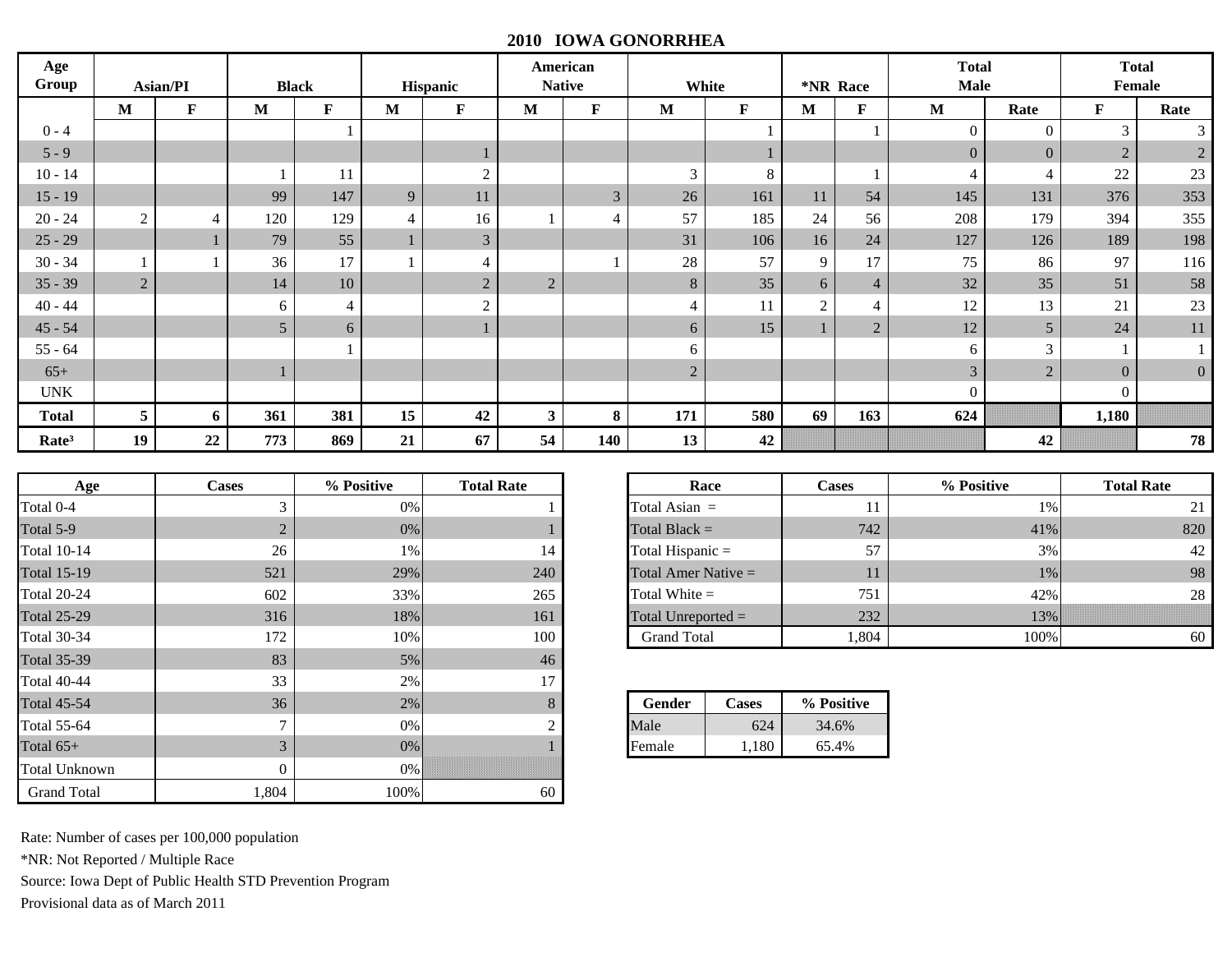## **2010 IOWA PRIMARY & SECONDARY SYPHILIS**

| Age<br>Group              | Asian/PI                |             |                  | <b>Black</b>   |   | Hispanic     |          | American<br><b>Native</b> |                | White        | *NR Race |             | <b>Total</b><br><b>Male</b> |                  | <b>Total</b><br>Female |                  |
|---------------------------|-------------------------|-------------|------------------|----------------|---|--------------|----------|---------------------------|----------------|--------------|----------|-------------|-----------------------------|------------------|------------------------|------------------|
|                           | $\mathbf{M}$            | $\mathbf F$ | $\mathbf{M}$     | $\mathbf F$    | M | $\mathbf F$  | M        | $\mathbf{F}$              | $\mathbf{M}$   | $\mathbf F$  | M        | $\mathbf F$ | $\mathbf{M}$                | Rate             | $\mathbf{F}$           | Rate             |
| $0 - 4$                   |                         |             |                  |                |   |              |          |                           |                |              |          |             | $\overline{0}$              | $\boldsymbol{0}$ | $\mathbf{0}$           | $\overline{0}$   |
| $5 - 9$                   |                         |             |                  |                |   |              |          |                           |                |              |          |             | $\overline{0}$              | $\overline{0}$   | $\overline{0}$         | $\overline{0}$   |
| $10 - 14$                 |                         |             |                  |                |   |              |          |                           |                |              |          |             | $\overline{0}$              | $\mathbf{0}$     | $\overline{0}$         | $\vert$ 0        |
| $15 - 19$                 |                         |             |                  |                |   |              |          |                           |                |              |          |             | $\overline{0}$              | $\mathbf{0}$     | $\overline{0}$         | $\vert 0 \vert$  |
| $20 - 24$                 |                         |             |                  |                |   |              |          |                           | $\overline{2}$ |              |          |             | 3                           | 3                |                        |                  |
| $25 - 29$                 |                         |             |                  |                |   |              |          |                           | $\overline{2}$ |              |          |             | 2                           | $\overline{2}$   | $\overline{0}$         | $\overline{0}$   |
| $30 - 34$                 |                         |             |                  |                |   |              |          |                           |                |              |          |             | $\gamma$                    | $\gamma$<br>∠    | $\Omega$               | $\vert$ 0        |
| $35 - 39$                 |                         |             |                  |                |   |              |          |                           | $\overline{2}$ |              |          |             | $\overline{2}$              | $\overline{2}$   |                        |                  |
| $40 - 44$                 |                         |             |                  |                |   |              |          |                           | $\overline{2}$ |              |          |             | $\gamma$                    | $\overline{2}$   |                        |                  |
| $45 - 54$                 |                         |             |                  |                |   |              |          |                           | $\mathfrak{Z}$ |              |          |             | 3                           |                  | $\overline{0}$         | $\mathbf{0}$     |
| $55 - 64$                 |                         |             |                  |                |   |              |          |                           |                |              |          |             |                             |                  | $\overline{0}$         | $\vert 0 \vert$  |
| $65+$                     |                         |             |                  |                |   |              |          |                           |                |              |          |             |                             |                  | $\overline{0}$         | $\vert 0 \vert$  |
| $\ensuremath{\text{UNK}}$ |                         |             |                  |                |   |              |          |                           |                |              |          |             | $\overline{0}$              |                  | $\overline{0}$         |                  |
| <b>Total</b>              |                         | $\bf{0}$    |                  |                | 1 | $\mathbf{0}$ | $\bf{0}$ | $\mathbf{0}$              | 13             | $\mathbf{2}$ | $\bf{0}$ | $\bf{0}$    | 16                          |                  | $\mathbf{3}$           |                  |
| Rate <sup>3</sup>         | $\overline{\mathbf{4}}$ | $\bf{0}$    | $\boldsymbol{2}$ | $\overline{2}$ | 1 | $\bf{0}$     | $\bf{0}$ | $\bf{0}$                  |                | $\mathbf{0}$ |          |             |                             |                  |                        | $\boldsymbol{0}$ |

| Age                  | <b>Cases</b>   | % Positive | <b>Total Rate</b> | Race                  |                      | Cases      |  |
|----------------------|----------------|------------|-------------------|-----------------------|----------------------|------------|--|
| Total 0-4            | $\theta$       | 0%         | 0                 | Total Asian $=$       |                      |            |  |
| Total 5-9            | $\Omega$       | $0\%$      | $\Omega$          | Total Black $=$       |                      |            |  |
| <b>Total 10-14</b>   | $\Omega$       | 0%         | $\Omega$          | Total Hispanic =      |                      |            |  |
| <b>Total 15-19</b>   | $\overline{0}$ | $0\%$      | $\Omega$          | Total Amer Native $=$ |                      | 0          |  |
| <b>Total 20-24</b>   | 4              | 21%        | 2                 | Total White $=$       |                      | 15         |  |
| <b>Total 25-29</b>   | $\overline{2}$ | 11%        |                   |                       | Total Unreported $=$ |            |  |
| <b>Total 30-34</b>   | $\overline{2}$ | 11%        |                   | <b>Grand Total</b>    | 19                   |            |  |
| <b>Total 35-39</b>   | 3              | 16%        |                   |                       |                      |            |  |
| <b>Total 40-44</b>   | 3              | 16%        | $\mathfrak{D}$    |                       |                      |            |  |
| <b>Total 45-54</b>   | 3              | 16%        |                   | Gender                | <b>Cases</b>         | % Positive |  |
| <b>Total 55-64</b>   |                | 5%         | 0                 | Male                  | 16                   | 84.2%      |  |
| Total $65+$          |                | 5%         | 0                 | Female                | 3                    | 15.8%      |  |
| <b>Total Unknown</b> | $\mathbf{0}$   | $0\%$      |                   |                       |                      |            |  |
| <b>Grand Total</b>   | 19             | 100%       |                   |                       |                      |            |  |

| % Positive | <b>Total Rate</b> | Race                  | <b>Cases</b> | % Positive | <b>Total Rate</b> |
|------------|-------------------|-----------------------|--------------|------------|-------------------|
| 0%         |                   | Total Asian $=$       |              | 5%         |                   |
| 0%         |                   | Total Black $=$       |              | 11%        |                   |
| 0%         |                   | Total Hispanic $=$    |              | 5%         |                   |
| $0\%$      |                   | Total Amer Native $=$ | υ            | $0\%$      |                   |
| 21%        |                   | Total White $=$       | 15           | 79%        |                   |
| 11%        |                   | Total Unreported $=$  |              | 0%         |                   |
| 11%        |                   | <b>Grand Total</b>    | 19           | 100%       |                   |

|                        | Gender | Cases | % Positive |
|------------------------|--------|-------|------------|
| 0                      | Male   | 16    | 84.2%      |
| 0<br><b>CONTRACTOR</b> | Female | ت     | 15.8%      |

Rate: Number of cases per 100,000 population \*NR: Not Reported / Multiple Race Source: Iowa Dept of Public Health STD Prevention Program

Provisional data as of March 2011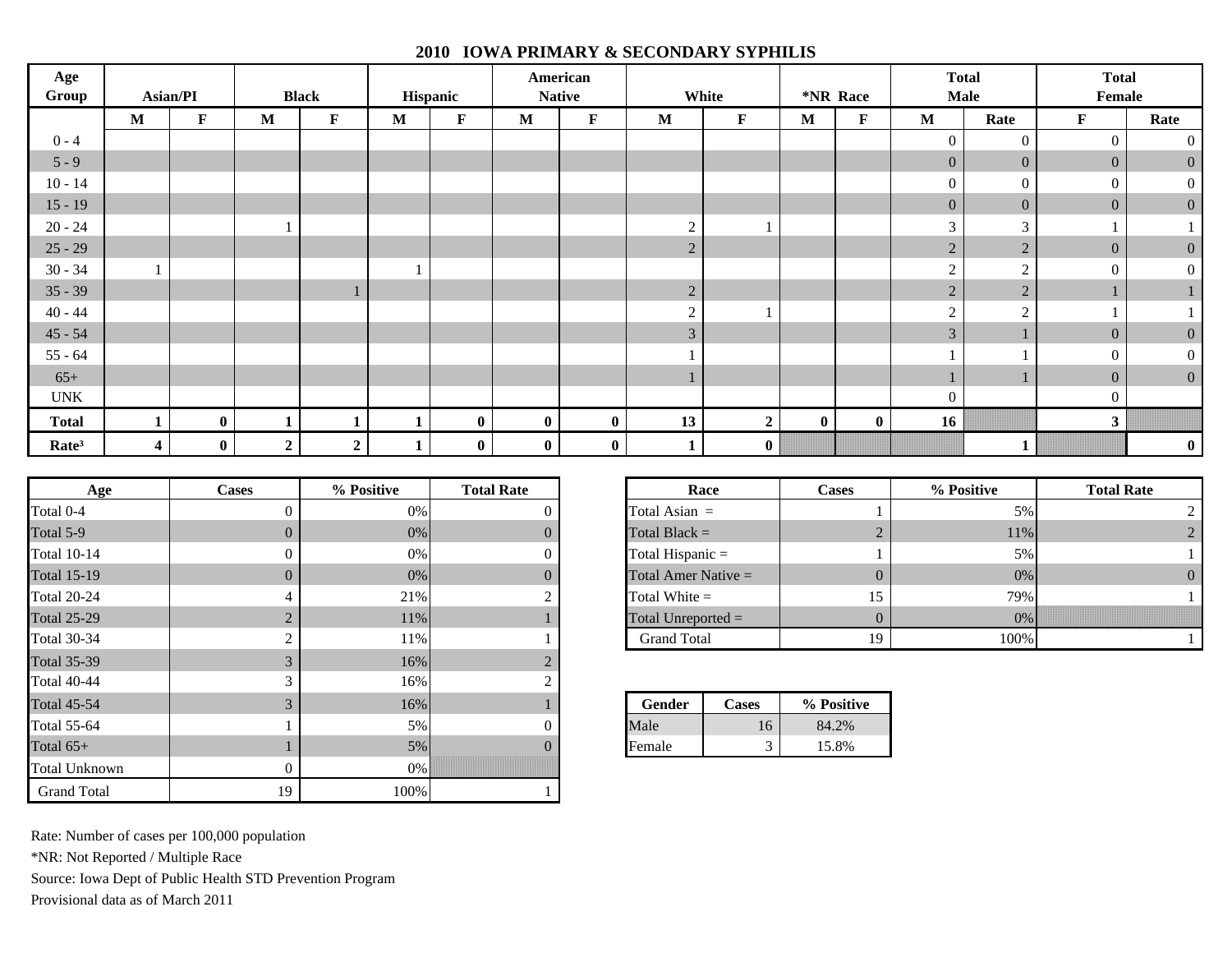| Age<br>Group      | Asian/PI |             |                | <b>Black</b> |              | Hispanic    |              | American<br><b>Native</b> |                | White            |   | *NR Race     |                  | <b>Total</b><br><b>Male</b> |                | <b>Total</b><br>Female |
|-------------------|----------|-------------|----------------|--------------|--------------|-------------|--------------|---------------------------|----------------|------------------|---|--------------|------------------|-----------------------------|----------------|------------------------|
|                   | M        | $\mathbf F$ | $\mathbf{M}$   | $\mathbf F$  | $\mathbf{M}$ | $\mathbf F$ | $\mathbf M$  | $\mathbf F$               | $\mathbf{M}$   | $\mathbf F$      | M | $\mathbf F$  | $\mathbf M$      | Rate                        | $\mathbf F$    | Rate                   |
| $0 - 4$           |          |             |                |              |              |             |              |                           |                |                  |   |              | $\mathbf{0}$     | $\boldsymbol{0}$            | $\overline{0}$ | $\overline{0}$         |
| $5 - 9$           |          |             |                |              |              |             |              |                           |                |                  |   |              | $\overline{0}$   | $\overline{0}$              | $\overline{0}$ | $\overline{0}$         |
| $10 - 14$         |          |             |                |              |              |             |              |                           |                |                  |   |              | $\mathbf{0}$     | $\boldsymbol{0}$            | $\overline{0}$ | $\vert 0 \vert$        |
| $15 - 19$         |          |             |                |              |              |             |              |                           |                |                  |   |              | $\overline{0}$   | $\mathbf{0}$                | $\overline{0}$ | $\overline{0}$         |
| $20 - 24$         |          |             |                |              |              |             |              |                           | $\bigcap$<br>∠ |                  |   |              | 3                | 3                           |                |                        |
| $25 - 29$         |          |             |                |              |              |             |              |                           | 3 <sup>1</sup> |                  |   |              | $\mathfrak{Z}$   | $\mathfrak{Z}$              | $\mathbf{0}$   | $\overline{0}$         |
| $30 - 34$         |          |             |                |              |              |             |              |                           | $\gamma$<br>∠  |                  |   |              | 4                | 5                           | $\overline{0}$ | $\vert 0 \vert$        |
| $35 - 39$         |          |             |                | ı            |              |             |              |                           | $\overline{2}$ |                  |   |              | $\sqrt{2}$       | $\overline{2}$              |                |                        |
| $40 - 44$         |          |             |                |              |              |             |              |                           | $\gamma$<br>∠  |                  |   |              | $\mathfrak{Z}$   | 3                           |                |                        |
| $45 - 54$         |          |             |                |              |              |             |              |                           | 3 <sup>1</sup> |                  |   |              | $\mathfrak{Z}$   | 1                           | $\overline{0}$ | $\mathbf{0}$           |
| $55 - 64$         |          |             |                |              |              |             |              |                           |                |                  |   |              |                  |                             | $\overline{0}$ | $\vert 0 \vert$        |
| $65+$             |          |             |                |              |              |             |              |                           |                |                  |   |              |                  |                             | $\overline{0}$ | $\vert 0 \vert$        |
| <b>UNK</b>        |          |             |                |              |              |             |              |                           |                |                  |   |              | $\boldsymbol{0}$ |                             | $\overline{0}$ |                        |
| <b>Total</b>      |          | $\bf{0}$    |                |              |              | $\pmb{0}$   | $\mathbf{0}$ | $\bf{0}$                  | 16             | $\boldsymbol{2}$ |   | $\mathbf{0}$ | 20               |                             | $\mathbf{3}$   |                        |
| Rate <sup>3</sup> | 4        | $\bf{0}$    | $\overline{2}$ | $\mathbf{2}$ |              | $\bf{0}$    | $\bf{0}$     | $\bf{0}$                  |                | $\mathbf{0}$     |   |              |                  |                             |                | $\boldsymbol{0}$       |

| Age                  | <b>Cases</b>  | % Positive | <b>Total Rate</b> |                  | Race                  | Cases      |                      |  |  |  |  |
|----------------------|---------------|------------|-------------------|------------------|-----------------------|------------|----------------------|--|--|--|--|
| Total 0-4            | $\Omega$      | 0%         | 0                 | Total Asian $=$  |                       |            |                      |  |  |  |  |
| Total 5-9            | $\Omega$      | 0%         | $\theta$          |                  | Total Black $=$       |            |                      |  |  |  |  |
| <b>Total 10-14</b>   | $\Omega$      | 0%         | $\theta$          | Total Hispanic = |                       |            |                      |  |  |  |  |
| <b>Total 15-19</b>   | $\Omega$      | 0%         | $\theta$          |                  | Total Amer Native $=$ |            |                      |  |  |  |  |
| <b>Total 20-24</b>   | 4             | 17%        | $\overline{2}$    |                  | Total White $=$       |            |                      |  |  |  |  |
| <b>Total 25-29</b>   | 3             | 13%        | $\overline{2}$    |                  |                       |            | Total Unreported $=$ |  |  |  |  |
| <b>Total 30-34</b>   | 4             | 17%        | $\overline{2}$    |                  | <b>Grand Total</b>    |            |                      |  |  |  |  |
| <b>Total 35-39</b>   | 3             | 13%        | 2                 |                  |                       |            |                      |  |  |  |  |
| <b>Total 40-44</b>   | 4             | 17%        | $\overline{2}$    |                  |                       |            |                      |  |  |  |  |
| <b>Total 45-54</b>   | $\mathcal{R}$ | 13%        |                   | <b>Gender</b>    | <b>Cases</b>          | % Positive |                      |  |  |  |  |
| Total 55-64          |               | 4%         | $\Omega$          | Male             | 20                    | 87.0%      |                      |  |  |  |  |
| Total $65+$          |               | 4%         | $\theta$          | Female           | 3                     | 13.0%      |                      |  |  |  |  |
| <b>Total Unknown</b> | $\theta$      | 0%         |                   |                  |                       |            |                      |  |  |  |  |
| <b>Grand Total</b>   | 23            | 100%       |                   |                  |                       |            |                      |  |  |  |  |

|         | % Positive | <b>Total Rate</b>   | Race                  | <b>Cases</b> | % Positive | <b>Total Rate</b> |
|---------|------------|---------------------|-----------------------|--------------|------------|-------------------|
|         | 0%         |                     | Total Asian $=$       |              | 4%         |                   |
| $0^-$   | $0\%$      |                     | Total Black $=$       |              | 9%         |                   |
| 0       | $0\%$      |                     | Total Hispanic =      |              | 4%         |                   |
| $\rm 0$ | 0%         |                     | Total Amer Native $=$ |              | 0%         |                   |
|         | 17%        | ◠<br>$\overline{ }$ | Total White $=$       | 18           | 78%        |                   |
|         | 13%        | ◠<br>$\overline{ }$ | Total Unreported $=$  |              | 4%         |                   |
|         | 17%        | ◠<br>∠              | <b>Grand Total</b>    | 23           | 100%       |                   |

|   | Gender | Cases | % Positive |
|---|--------|-------|------------|
| 0 | Male   |       | 87.0%      |
| 0 | Female |       | 13.0%      |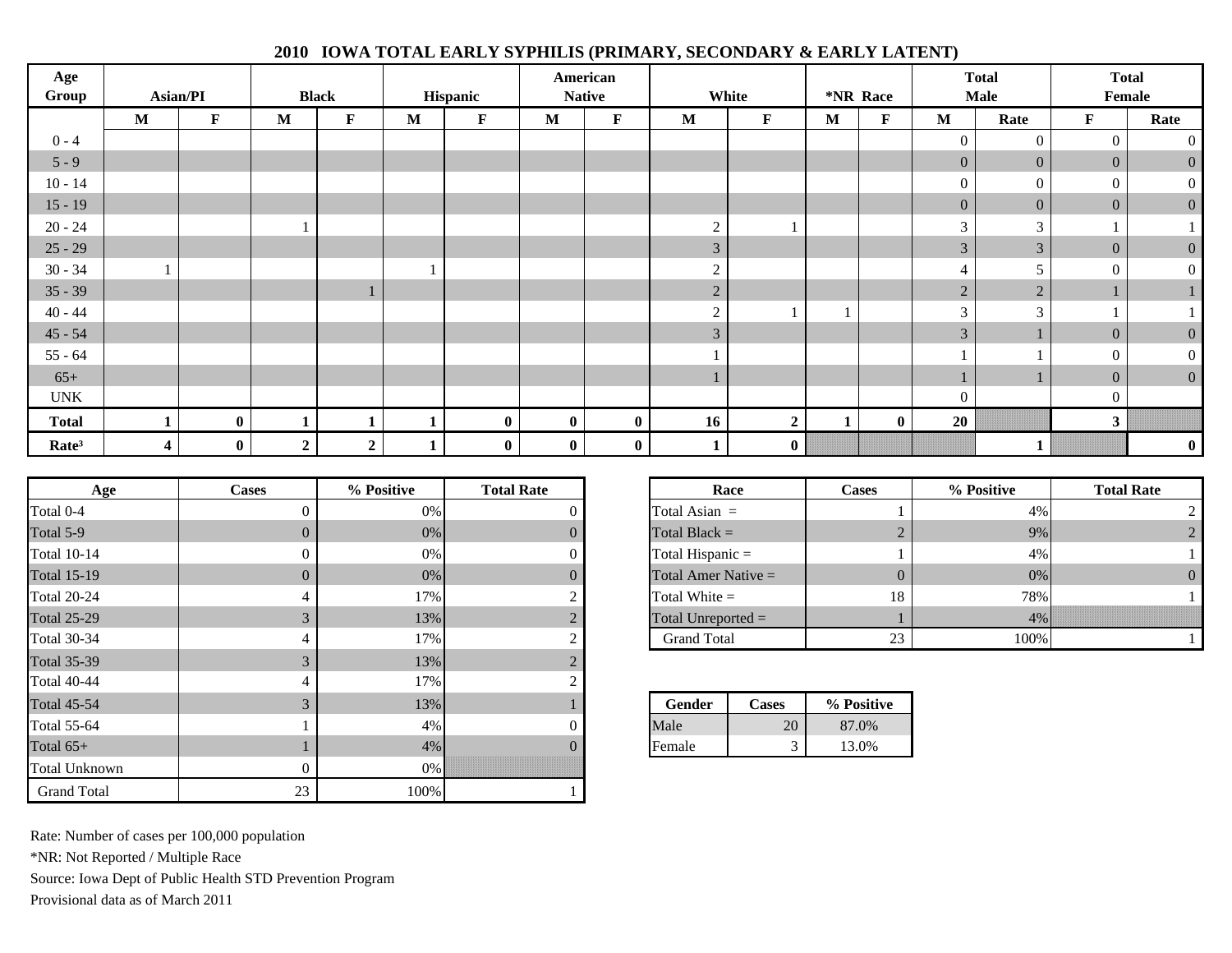### **2010 IOWA TOTAL SYPHILIS**

| Age<br>Group      |                | <b>Asian/PI</b> |              | <b>Black</b>   |                         | Hispanic       |          | American<br><b>Native</b> |                  | White          |                | *NR Race         |                | <b>Total</b><br><b>Male</b> |                | <b>Total</b><br>Female |
|-------------------|----------------|-----------------|--------------|----------------|-------------------------|----------------|----------|---------------------------|------------------|----------------|----------------|------------------|----------------|-----------------------------|----------------|------------------------|
|                   | M              | $\mathbf F$     | $\mathbf{M}$ | F              | $\mathbf M$             | $\mathbf F$    | M        | $\mathbf F$               | M                | $\mathbf F$    | $\mathbf M$    | F                | $\mathbf M$    | Rate                        | $\mathbf F$    | Rate                   |
| $0 - 4$           |                |                 |              |                |                         |                |          |                           |                  |                |                |                  | $\overline{0}$ | $\overline{0}$              | $\overline{0}$ | $\boldsymbol{0}$       |
| $5 - 9$           |                |                 |              |                |                         |                |          |                           |                  |                |                |                  | $\overline{0}$ | $\overline{0}$              | $\overline{0}$ | $\boldsymbol{0}$       |
| $10 - 14$         |                |                 |              |                |                         |                |          |                           |                  |                |                |                  | $\overline{0}$ | $\overline{0}$              | $\overline{0}$ | $\boldsymbol{0}$       |
| $15 - 19$         |                |                 |              |                |                         |                |          |                           | 1                |                |                |                  | $\overline{c}$ | $\overline{2}$              | $\overline{0}$ | $\mathbf{0}$           |
| $20 - 24$         |                |                 | 2            |                |                         |                |          |                           | $\overline{2}$   | $\sqrt{2}$     |                |                  | 5              | 4                           | 4              | $\overline{4}$         |
| $25 - 29$         |                |                 |              |                |                         |                |          |                           | $\overline{3}$   |                |                |                  | $\overline{3}$ | $\mathfrak{Z}$              |                |                        |
| $30 - 34$         |                |                 |              |                | $\overline{2}$          | $\overline{2}$ |          |                           | $\overline{4}$   |                |                |                  | 8              | 9                           | 3              | 4                      |
| $35 - 39$         |                |                 |              | $\sqrt{2}$     |                         |                |          |                           | 5                |                |                |                  | 5              | 6                           | $\sqrt{2}$     | $\sqrt{2}$             |
| $40 - 44$         |                |                 |              |                |                         |                |          |                           | $\overline{4}$   | $\mathbf{2}$   | $\mathfrak{Z}$ |                  | 8              | 8                           | 3              | 3                      |
| $45 - 54$         |                |                 | $\sqrt{2}$   |                |                         |                |          |                           | $\overline{7}$   |                |                |                  | $\overline{9}$ | $\overline{4}$              | $\overline{4}$ | $\overline{c}$         |
| $55 - 64$         |                |                 |              |                |                         |                |          |                           | $\overline{4}$   | $\overline{c}$ |                |                  | 5              | 3                           | $\overline{c}$ |                        |
| $65+$             |                |                 |              |                |                         |                |          |                           |                  |                |                |                  | $\overline{c}$ |                             | $\overline{2}$ | ı.                     |
| <b>UNK</b>        |                |                 |              |                |                         |                |          |                           |                  |                |                |                  | $\overline{0}$ |                             | $\overline{0}$ |                        |
| <b>Total</b>      | $\overline{2}$ | $\mathbf{2}$    | 6            | $\mathbf{3}$   | $\overline{\mathbf{3}}$ | 5              | $\bf{0}$ | $\bf{0}$                  | 31               | 9              | 5              | $\boldsymbol{2}$ | 47             |                             | 21             |                        |
| Rate <sup>3</sup> | 8              | $\overline{7}$  | 13           | $\overline{7}$ | $\overline{\mathbf{4}}$ | 8              | $\bf{0}$ | $\bf{0}$                  | $\boldsymbol{2}$ | 1              |                |                  |                | 3                           |                | $\mathbf{1}$           |

| Age                  | <b>Cases</b>   | % Positive | <b>Total Rate</b> |                 | Race                  | <b>Cases</b> |  |  |  |
|----------------------|----------------|------------|-------------------|-----------------|-----------------------|--------------|--|--|--|
| Total 0-4            | $\theta$       | 0%         | $\theta$          |                 | Total Asian $=$       |              |  |  |  |
| Total 5-9            | 0              | 0%         | $\Omega$          |                 | Total Black $=$       |              |  |  |  |
| <b>Total 10-14</b>   | 0              | 0%         | $\Omega$          |                 | Total Hispanic $=$    |              |  |  |  |
| <b>Total 15-19</b>   | $\overline{2}$ | 3%         |                   |                 | Total Amer Native $=$ |              |  |  |  |
| <b>Total 20-24</b>   | 9              | 13%        | 4                 | Total White $=$ |                       |              |  |  |  |
| <b>Total 25-29</b>   | 4              | 6%         | $\overline{2}$    |                 | Total Unreported $=$  |              |  |  |  |
| <b>Total 30-34</b>   | 11             | 16%        | 6                 |                 | <b>Grand Total</b>    |              |  |  |  |
| <b>Total 35-39</b>   | $\mathbf{7}$   | 10%        | 4                 |                 |                       |              |  |  |  |
| <b>Total 40-44</b>   | 11             | 16%        | 6                 |                 |                       |              |  |  |  |
| <b>Total 45-54</b>   | 13             | 19%        | 3                 | <b>Gender</b>   | <b>Cases</b>          | % Positive   |  |  |  |
| <b>Total 55-64</b>   | 7              | 10%        | $\mathfrak{D}$    | Male            | 47                    | 69.1%        |  |  |  |
| Total $65+$          | 4              | 6%         |                   | Female          | 21                    | 30.9%        |  |  |  |
| <b>Total Unknown</b> | 0              | 0%         |                   |                 |                       |              |  |  |  |
| <b>Grand Total</b>   | 68             | 100%       | 2                 |                 |                       |              |  |  |  |

|                | % Positive | <b>Total Rate</b> | Race                  | <b>Cases</b> | % Positive | <b>Total Rate</b> |
|----------------|------------|-------------------|-----------------------|--------------|------------|-------------------|
| $\overline{0}$ | 0%         |                   | Total Asian $=$       |              | 6%         | 8                 |
| $\overline{0}$ | $0\%$      |                   | Total Black $=$       |              | 13%        | 10                |
| $\theta$       | 0%         |                   | Total Hispanic $=$    | 8.           | 12%        | 6                 |
| $\overline{2}$ | 3%         |                   | Total Amer Native $=$ | O            | $0\%$      | $\theta$          |
| 9              | 13%        |                   | Total White $=$       | 40           | 59%        |                   |
| 4              | 6%         |                   | Total Unreported $=$  | $\mathbf{r}$ | 10%        |                   |
| 11             | 16%        |                   | <b>Grand Total</b>    | 68           | 100%       |                   |

| 3      | Gender | Cases | % Positive |
|--------|--------|-------|------------|
| ◠<br>∠ | Male   |       | 69.1%      |
|        | Female |       | 30.9%      |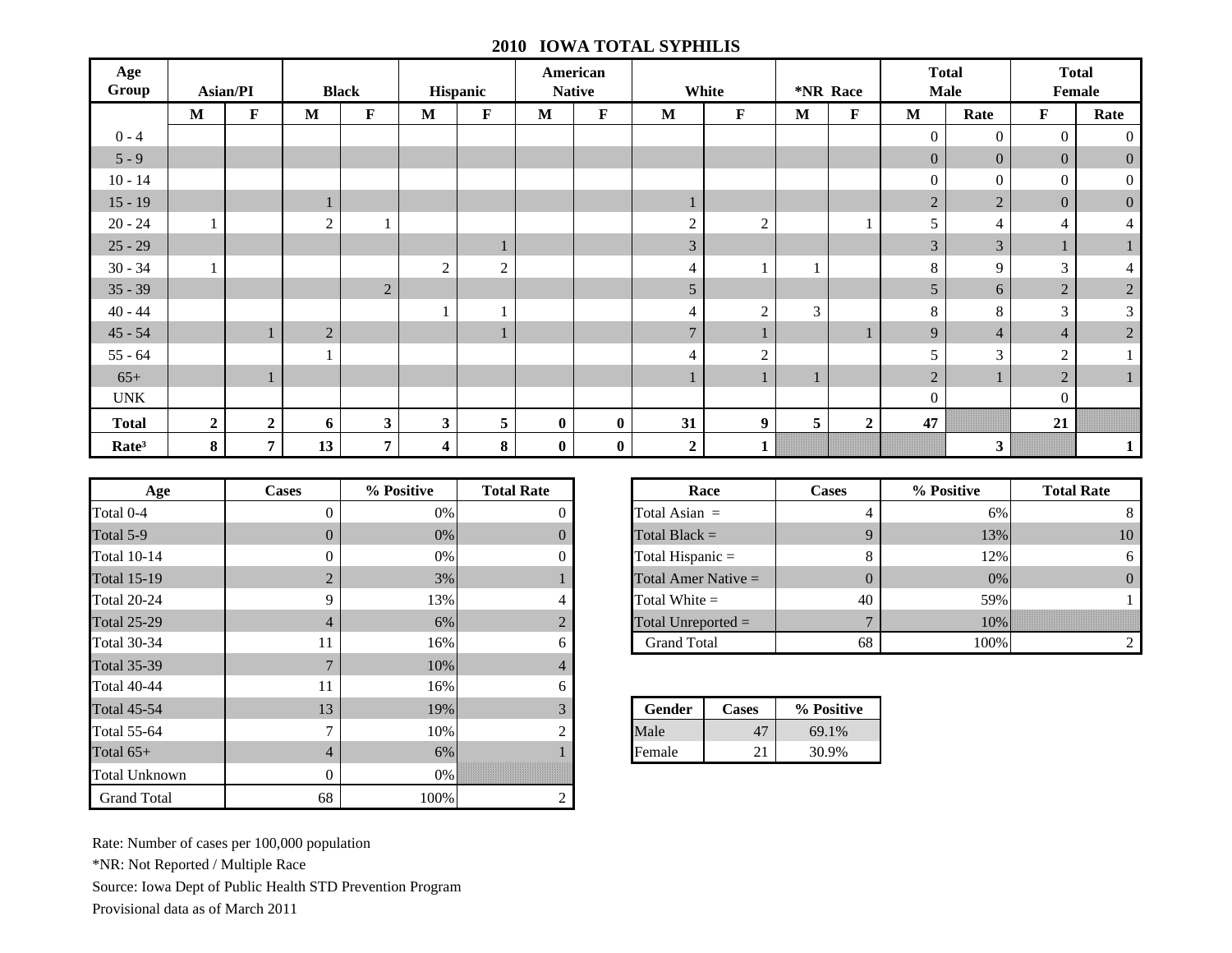| 2010 IOWA          | <b>SYPHILIS</b>  |                  |                  |                  | <b>CHLAMYDIA</b>             |                  | <b>GONORRHEA</b>        |                  | <b>ALL STDS</b>  |                   | <b>POPULATION</b> | Rate *            |         |     |
|--------------------|------------------|------------------|------------------|------------------|------------------------------|------------------|-------------------------|------------------|------------------|-------------------|-------------------|-------------------|---------|-----|
| <b>COUNTY</b>      | $P-S$            | EL               | <b>TL</b>        |                  | CONG TOTAL DIFF <sup>1</sup> |                  | TOTAL DIFF <sup>1</sup> |                  | <b>TOTAL</b>     | DIFF <sup>1</sup> | <b>TOTAL</b>      | DIFF <sup>1</sup> |         |     |
| <b>ADAIR</b>       | $\mathbf{0}$     | $\mathbf{0}$     | $\Omega$         | $\theta$         | $\mathbf{0}$                 | $\Omega$         | 9                       | 3                | $\mathbf{0}$     | (1)               | 9                 | $\overline{c}$    | 7,350   | 122 |
| <b>ADAMS</b>       | $\theta$         | $\overline{0}$   | $\Omega$         | $\overline{0}$   | $\overline{0}$               | $\overline{0}$   | $\overline{4}$          | (2)              | $\overline{0}$   | (1)               | $\overline{4}$    | (3)               | 3,930   | 102 |
| <b>ALLAMAKEE</b>   | $\mathbf{0}$     | $\mathbf{0}$     | $\mathbf{0}$     | $\overline{0}$   | $\overline{0}$               | $\mathbf{0}$     | 28                      | (10)             | 1                | $\overline{0}$    | 29                | (10)              | 14,407  | 201 |
| <b>APPANOOSE</b>   | $\overline{0}$   | $\overline{0}$   | $\overline{0}$   | $\overline{0}$   | $\overline{0}$               | $\Omega$         | 21                      | $\mathbf{Q}$     | 1                | $\mathbf{1}$      | 22                | 10                | 12,698  | 173 |
| <b>AUDUBON</b>     | $\mathbf{0}$     | $\theta$         | $\theta$         | $\overline{0}$   | $\overline{0}$               | $\Omega$         | 22                      | 15               | $\theta$         | (2)               | 22                | 13                | 6,032   | 365 |
| <b>BENTON</b>      | $\mathbf{0}$     | $\overline{0}$   | 1                | $\boldsymbol{0}$ | 1                            | $\overline{0}$   | 45                      | 3                | $\overline{4}$   | (4)               | 50                | (1)               | 26,734  | 187 |
| <b>BLACK HAWK</b>  | $\mathbf{0}$     | $\theta$         | 1                | $\overline{0}$   | 1                            | (2)              | 944                     | (14)             | 198              | (33)              | 1,143             | (49)              | 129,276 | 884 |
| <b>BOONE</b>       | $\mathbf{0}$     | $\overline{0}$   | $\overline{0}$   | $\overline{0}$   | $\overline{0}$               | $\Omega$         | 51                      | 13               | 11               | 7                 | 62                | $20\,$            | 26,072  | 238 |
| <b>BREMER</b>      | $\theta$         | $\mathbf{0}$     | $\overline{0}$   | $\overline{0}$   | $\overline{0}$               | (1)              | 49                      | 9                | $\overline{c}$   | $\mathbf{0}$      | 51                | 8                 | 23,460  | 217 |
| <b>BUCHANAN</b>    | $\boldsymbol{0}$ | $\mathbf{0}$     | $\overline{0}$   | $\overline{0}$   | $\overline{0}$               | $\overline{0}$   | 35                      | (23)             | 5                | $\overline{2}$    | 40                | (21)              | 20,910  | 191 |
| <b>BUENA VISTA</b> | $\mathbf{0}$     | $\mathbf{0}$     | 1                | $\overline{0}$   | 1                            | 1                | 67                      | 18               | 6                | 3                 | 74                | 22                | 19,601  | 378 |
| <b>BUTLER</b>      | $\theta$         | $\overline{0}$   | $\overline{0}$   | $\overline{0}$   | $\overline{0}$               | $\overline{0}$   | 27                      | (1)              | $\overline{0}$   | (1)               | 27                | (2)               | 14,341  | 188 |
| <b>CALHOUN</b>     | $\mathbf{0}$     | $\mathbf{0}$     | $\mathbf{0}$     | $\overline{0}$   | $\boldsymbol{0}$             | $\theta$         | 19                      | $\theta$         | $\overline{0}$   | (1)               | 19                | (1)               | 9,671   | 196 |
| <b>CARROLL</b>     | $\overline{0}$   | $\overline{0}$   | $\overline{0}$   | $\overline{0}$   | $\overline{0}$               | $\overline{0}$   | 32                      | 5                | $\overline{0}$   | (2)               | 32                | 3                 | 20,674  | 155 |
| CASS               | $\mathbf{0}$     | $\boldsymbol{0}$ | $\theta$         | $\overline{0}$   | $\overline{0}$               | $\Omega$         | 31                      | 22               | 1                | (2)               | 32                | 20                | 13,758  | 233 |
| <b>CEDAR</b>       | 1                | $\overline{0}$   | $\overline{0}$   | $\boldsymbol{0}$ | 1                            | 1                | 31                      | 1                | 3                | $\overline{2}$    | 35                | $\overline{4}$    | 18,006  | 194 |
| <b>CERRO GORDO</b> | $\mathbf{0}$     | $\theta$         | 1                | $\overline{0}$   | 1                            | 1                | 113                     | (21)             | 6                | (8)               | 120               | (28)              | 43,609  | 275 |
| <b>CHEROKEE</b>    | $\boldsymbol{0}$ | $\overline{0}$   | $\overline{0}$   | $\overline{0}$   | $\overline{0}$               | $\Omega$         | 15                      | 8                | 1                | 1                 | 16                | 9                 | 11,409  | 140 |
| <b>CHICKASAW</b>   | $\theta$         | $\mathbf{0}$     | $\theta$         | $\overline{0}$   | $\theta$                     | $\Omega$         | 19                      | (1)              | $\overline{0}$   | (1)               | 19                | (2)               | 12,017  | 158 |
| <b>CLARKE</b>      | $\boldsymbol{0}$ | $\overline{0}$   | $\overline{0}$   | $\overline{0}$   | $\overline{0}$               | (1)              | 18                      | $\overline{7}$   | 3                | $\overline{2}$    | 21                | $\,8\,$           | 9,086   | 231 |
| <b>CLAY</b>        | $\mathbf{0}$     | $\mathbf{0}$     | $\mathbf{0}$     | $\overline{0}$   | $\mathbf{0}$                 | $\Omega$         | 47                      | (1)              | 5                | $\overline{2}$    | 52                | $\mathbf{1}$      | 16,617  | 313 |
| <b>CLAYTON</b>     | $\boldsymbol{0}$ | $\overline{0}$   | $\overline{0}$   | $\overline{0}$   | $\boldsymbol{0}$             | $\overline{0}$   | 15                      | (6)              | 1                | (3)               | 16                | (9)               | 17,463  | 92  |
| <b>CLINTON</b>     | $\mathbf{0}$     | $\mathbf{0}$     | 1                | $\overline{0}$   | 1                            | 1                | 166                     | 8                | 22               | 11                | 189               | 20                | 48,934  | 386 |
| <b>CRAWFORD</b>    | $\theta$         | $\overline{0}$   | $\overline{0}$   | $\overline{0}$   | $\overline{0}$               | $\overline{0}$   | 64                      | $\overline{2}$   | $7\phantom{.0}$  | $\mathbf{0}$      | 71                | $\overline{2}$    | 16,416  | 433 |
| <b>DALLAS</b>      | $\mathbf{0}$     | $\Omega$         | 1                | $\overline{0}$   |                              | 1                | 126                     | 77               | 15               | 14                | 142               | 92                | 61,950  | 229 |
| <b>DAVIS</b>       | $\mathbf{0}$     | $\overline{0}$   | $\overline{0}$   | $\boldsymbol{0}$ | $\overline{0}$               | $\overline{0}$   | $\overline{7}$          | (3)              | $\mathbf{0}$     | (1)               | $\overline{7}$    | (4)               | 8,562   | 82  |
| <b>DECATUR</b>     | $\mathbf{0}$     | $\theta$         | $\mathbf{0}$     | $\overline{0}$   | $\overline{0}$               | $\theta$         | 22                      | 12               | $\overline{4}$   | $\mathbf{1}$      | 26                | 13                | 8,231   | 316 |
| <b>DELAWARE</b>    | $\mathbf{0}$     | $\overline{0}$   | $\overline{0}$   | $\overline{0}$   | $\overline{0}$               | $\overline{0}$   | 23                      | $\overline{7}$   | $\overline{0}$   | (2)               | 23                | 5                 | 17,205  | 134 |
| <b>DES MOINES</b>  | $\mathbf{0}$     | $\mathbf{0}$     | 1                | $\overline{0}$   | 1                            | $\Omega$         | 253                     | 19               | 44               | 36                | 298               | 55                | 41,058  | 726 |
| <b>DICKINSON</b>   | $\boldsymbol{0}$ | $\mathbf{0}$     | $\mathbf{0}$     | $\boldsymbol{0}$ | $\boldsymbol{0}$             | $\boldsymbol{0}$ | 27                      | (2)              | $\boldsymbol{0}$ | (2)               | 27                | (4)               | 16,623  | 162 |
| <b>DUBUQUE</b>     | $\,1$            | $\boldsymbol{0}$ | $\boldsymbol{0}$ | $\boldsymbol{0}$ | $\mathbf{1}$                 | $\boldsymbol{0}$ | 288                     | (64)             | 64               | (6)               | 353               | (70)              | 93,072  | 379 |
| <b>EMMET</b>       | $\boldsymbol{0}$ | $\mathbf{0}$     | $\overline{0}$   | $\overline{0}$   | $\overline{0}$               | $\overline{0}$   | 34                      | 10               | $\overline{4}$   | 4                 | 38                | 14                | 10,241  | 371 |
| <b>FAYETTE</b>     | $\boldsymbol{0}$ | $\boldsymbol{0}$ | $\overline{0}$   | $\theta$         | $\boldsymbol{0}$             | $\overline{0}$   | 45                      | 13               | $\overline{c}$   | (2)               | 47                | 11                | 20,164  | 233 |
| <b>FLOYD</b>       | $\boldsymbol{0}$ | $\mathbf{0}$     | $\overline{0}$   | $\overline{0}$   | $\overline{0}$               | $\overline{0}$   | 47                      | 16               | $\overline{7}$   | $\mathbf{1}$      | 54                | 17                | 15,910  | 339 |
| <b>FRANKLIN</b>    | $\boldsymbol{0}$ | $\mathbf{0}$     | $\overline{0}$   | $\overline{0}$   | $\overline{0}$               | $\Omega$         | 30                      | 3                | $\overline{0}$   | 0                 | 30                | 3                 | 10,540  | 285 |
| <b>FREMONT</b>     | $\boldsymbol{0}$ | $\mathbf{0}$     | $\boldsymbol{0}$ | $\mathbf{0}$     | $\boldsymbol{0}$             | $\boldsymbol{0}$ | 10                      | $\overline{2}$   | $\mathbf{0}$     | $\boldsymbol{0}$  | 10                | $\sqrt{2}$        | 7,345   | 136 |
| <b>GREENE</b>      | $\boldsymbol{0}$ | $\mathbf{0}$     | $\theta$         | $\boldsymbol{0}$ | $\overline{0}$               | (1)              | 23                      | 10               | $\boldsymbol{0}$ | (2)               | 23                | $\boldsymbol{7}$  | 9,251   | 249 |
| <b>GRUNDY</b>      | $\boldsymbol{0}$ | $\mathbf{0}$     | $\overline{0}$   | $\boldsymbol{0}$ | $\overline{0}$               | (1)              | 17                      | $\boldsymbol{0}$ | $\mathbf{1}$     | $\mathbf{0}$      | 18                | (1)               | 12,177  | 148 |
| <b>GUTHRIE</b>     | $\boldsymbol{0}$ | $\overline{0}$   | $\overline{0}$   | $\overline{0}$   | $\overline{0}$               | $\theta$         | 13                      | 3                | 3                | 2                 | 16                | 5                 | 10,833  | 148 |
| <b>HAMILTON</b>    | $\boldsymbol{0}$ | $\mathbf{0}$     | 1                | $\boldsymbol{0}$ | 1                            | $\boldsymbol{0}$ | 37                      | 18               | $\mathbf{0}$     | (1)               | 38                | $17\,$            | 15,238  | 249 |
| <b>HANCOCK</b>     | $\boldsymbol{0}$ | $\mathbf{0}$     | $\mathbf{0}$     | $\theta$         | $\overline{0}$               | $\overline{0}$   | 17                      | 8                | $\overline{0}$   | (1)               | 17                | $\overline{7}$    | 11,046  | 154 |
| <b>HARDIN</b>      | $\mathbf{1}$     | $\mathbf{0}$     | $\overline{0}$   | $\boldsymbol{0}$ |                              |                  | 50                      | 17               | 3                | (2)               | 54                | 16                | 17,144  | 315 |
| <b>HARRISON</b>    | $\mathbf{0}$     | $\mathbf{0}$     | $\overline{0}$   | $\theta$         | $\boldsymbol{0}$             | $\overline{0}$   | 17                      | (5)              | $\overline{c}$   | (4)               | 19                | (9)               | 15,328  | 124 |
| <b>HENRY</b>       | $\mathbf{0}$     | $\mathbf{0}$     |                  | $\boldsymbol{0}$ | 1                            | 1                | 61                      | 3                | 9                | 6                 | 71                | 10                | 19,929  | 356 |
| <b>HOWARD</b>      | $\mathbf{0}$     | $\mathbf{0}$     | $\theta$         | $\overline{0}$   | $\overline{0}$               | $\overline{0}$   | 16                      | 1                | $\overline{0}$   | 0                 | 16                | 1                 | 9,410   | 170 |
| <b>HUMBOLDT</b>    | $\boldsymbol{0}$ | $\mathbf{0}$     | $\boldsymbol{0}$ | $\boldsymbol{0}$ | $\boldsymbol{0}$             | $\boldsymbol{0}$ | 19                      | (8)              | $\boldsymbol{0}$ | (1)               | 19                | (9)               | 9,473   | 201 |
| <b>IDA</b>         | $\boldsymbol{0}$ | $\boldsymbol{0}$ | $\boldsymbol{0}$ | $\boldsymbol{0}$ | $\boldsymbol{0}$             | $\overline{0}$   | 12                      | $\mathbf{1}$     | 1                | $\mathbf{1}$      | 13                | $\sqrt{2}$        | 6,762   | 192 |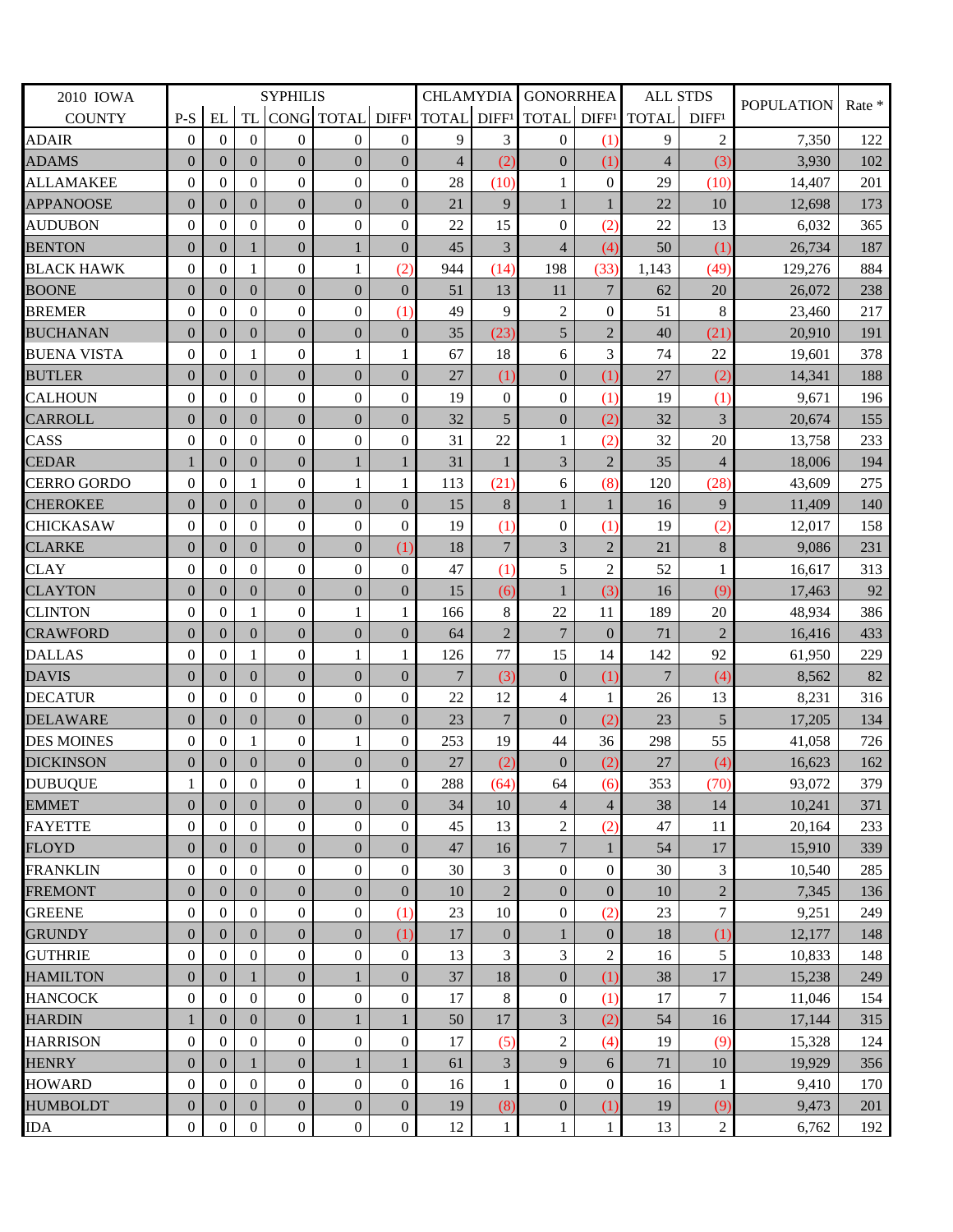| 2010 IOWA            | <b>SYPHILIS</b>  |                  |                  |                  | <b>CHLAMYDIA</b>             |                  | <b>GONORRHEA</b>   |                | <b>ALL STDS</b>         |                   | <b>POPULATION</b> | Rate *            |         |     |
|----------------------|------------------|------------------|------------------|------------------|------------------------------|------------------|--------------------|----------------|-------------------------|-------------------|-------------------|-------------------|---------|-----|
| <b>COUNTY</b>        | $P-S$            | EL               | <b>TL</b>        |                  | CONG TOTAL DIFF <sup>1</sup> |                  | <b>TOTAL DIFF1</b> |                | <b>TOTAL</b>            | DIFF <sup>1</sup> | <b>TOTAL</b>      | DIFF <sup>1</sup> |         |     |
| <b>IOWA</b>          | $\mathbf{0}$     | $\overline{0}$   | $\theta$         | $\theta$         | $\overline{0}$               | $\overline{0}$   | 40                 | 10             | 1                       | (1)               | 41                | 9                 | 15,811  | 259 |
| <b>JACKSON</b>       | $\mathbf{0}$     | $\Omega$         | $\Omega$         | $\overline{0}$   | $\theta$                     | $\theta$         | 48                 | 11             | 1                       | 1                 | 49                | 12                | 19,728  | 248 |
| <b>JASPER</b>        | $\mathbf{0}$     | $\overline{0}$   | $\overline{0}$   | $\overline{0}$   | $\boldsymbol{0}$             | $\overline{0}$   | 73                 | 25             | 3                       | (1)               | 76                | 24                | 36,257  | 210 |
| <b>JEFFERSON</b>     | $\mathbf{0}$     | $\boldsymbol{0}$ | $\mathbf{1}$     | $\overline{0}$   | 1                            | 1                | 23                 | 13             | 1                       | 1                 | 25                | 15                | 15,472  | 162 |
| <b>JOHNSON</b>       | 1                | $\mathbf{0}$     | $\overline{4}$   | $\overline{0}$   | 5                            | (7)              | 684                | 121            | 69                      | (26)              | 758               | 88                | 131,005 | 579 |
| <b>JONES</b>         | $\mathbf{0}$     | $\Omega$         | $\theta$         | $\theta$         | $\theta$                     | $\Omega$         | 36                 | (2)            | $\overline{4}$          | 1                 | 40                | (1)               | 20,364  | 196 |
| <b>KEOKUK</b>        | $\boldsymbol{0}$ | $\mathbf{0}$     | $\overline{0}$   | $\overline{0}$   | $\overline{0}$               | $\overline{0}$   | 15                 | $\overline{2}$ | 1                       | (3)               | 16                | (1)               | 10,562  | 151 |
| <b>KOSSUTH</b>       | $\mathbf{1}$     | $\Omega$         | $\overline{0}$   | $\boldsymbol{0}$ | 1                            | 1                | 21                 | 11             | $\overline{0}$          | $\overline{0}$    | 22                | 12                | 15,154  | 145 |
| <b>LEE</b>           | $\boldsymbol{0}$ | $\overline{0}$   | $\overline{0}$   | $\boldsymbol{0}$ | $\boldsymbol{0}$             | $\overline{0}$   | 119                | 12             | 6                       | (5)               | 125               | $\overline{7}$    | 35,447  | 353 |
| <b>LINN</b>          | $\mathbf{1}$     | $\mathbf{1}$     | 1                | $\overline{0}$   | 3                            | (2)              | 862                | 99             | 235                     | (48)              | 1,100             | 49                | 209,226 | 526 |
| LOUISA               | $\boldsymbol{0}$ | $\mathbf{0}$     | $\overline{0}$   | $\overline{0}$   | $\overline{0}$               | $\theta$         | 23                 | (5)            | 1                       | $\mathbf{0}$      | 24                | (5)               | 11,245  | 213 |
| <b>LUCAS</b>         | $\mathbf{0}$     | $\theta$         | $\theta$         | $\overline{0}$   | $\overline{0}$               | $\Omega$         | 12                 | 3              | 6                       | 5                 | 18                | 8                 | 9,179   | 196 |
| <b>LYON</b>          | $\mathbf{0}$     | $\overline{0}$   | $\overline{0}$   | $\overline{0}$   | $\overline{0}$               | $\overline{0}$   | $\overline{4}$     | $\overline{0}$ | $\overline{0}$          | (1)               | $\overline{4}$    | (1)               | 11,172  | 36  |
| <b>MADISON</b>       | $\mathbf{0}$     | $\boldsymbol{0}$ | $\mathbf{0}$     | $\overline{0}$   | $\overline{0}$               | $\overline{0}$   | 30                 | 12             | $\mathbf{0}$            | (4)               | 30                | 8                 | 15,409  | 195 |
| <b>MAHASKA</b>       | $\boldsymbol{0}$ | $\overline{0}$   | $\overline{0}$   | $\overline{0}$   | $\boldsymbol{0}$             | $\overline{0}$   | 76                 | 15             | $\overline{\mathbf{3}}$ | (5)               | 79                | 10                | 22,000  | 359 |
| <b>MARION</b>        | $\mathbf{0}$     | $\mathbf{0}$     | 1                | $\theta$         | $\mathbf{1}$                 | $\theta$         | 52                 | $\overline{2}$ | $\overline{c}$          | (7)               | 55                | (5)               | 32,682  | 168 |
| <b>MARSHALL</b>      | 1                | $\overline{0}$   | $\mathbf{1}$     | $\overline{0}$   | $\overline{2}$               | $\mathbf{1}$     | 153                | 53             | $\bf 8$                 | (5)               | 163               | 49                | 39,259  | 415 |
| <b>MILLS</b>         | $\mathbf{0}$     | $\mathbf{0}$     | $\overline{0}$   | $\boldsymbol{0}$ | $\boldsymbol{0}$             | $\Omega$         | 19                 | (3)            | 1                       | (1)               | 20                | (4)               | 15,002  | 133 |
| <b>MITCHELL</b>      | $\boldsymbol{0}$ | $\overline{0}$   | $\overline{0}$   | $\overline{0}$   | $\overline{0}$               | $\overline{0}$   | 5                  | (1)            | $\mathbf{0}$            | (1)               | 5                 | (2)               | 10,781  | 46  |
| <b>MONONA</b>        | $\mathbf{0}$     | $\theta$         | $\theta$         | $\overline{0}$   | $\mathbf{0}$                 | $\theta$         | 16                 | (6)            | $\overline{0}$          | $\overline{0}$    | 16                | (6)               | 8,882   | 180 |
| <b>MONROE</b>        | $\overline{0}$   | $\overline{0}$   | $\overline{0}$   | $\overline{0}$   | $\overline{0}$               | $\overline{0}$   | 12                 | $\mathbf{1}$   | $\overline{2}$          | $\overline{2}$    | 14                | $\overline{3}$    | 7,549   | 185 |
| <b>MONTGOMERY</b>    | $\mathbf{0}$     | $\mathbf{0}$     | 1                | $\overline{0}$   | 1                            | $\theta$         | 12                 | (2)            | $\overline{0}$          | (1)               | 13                | (3)               | 10,796  | 120 |
| <b>MUSCATINE</b>     | $\mathbf{0}$     | $\overline{0}$   | $\overline{0}$   | $\overline{0}$   | $\overline{0}$               | (1)              | 155                | 33             | 21                      | $\overline{7}$    | 176               | 39                | 42,934  | 410 |
| <b>O'BRIEN</b>       | $\mathbf{0}$     | $\boldsymbol{0}$ | $\mathbf{0}$     | $\overline{0}$   | $\overline{0}$               | $\overline{0}$   | 14                 | 6              | 1                       | 1                 | 15                | 7                 | 13,928  | 108 |
| <b>OSCEOLA</b>       | $\boldsymbol{0}$ | $\mathbf{0}$     | $\overline{0}$   | $\overline{0}$   | $\overline{0}$               | $\overline{0}$   | 3                  |                | 1                       | 1                 | $\overline{4}$    | $\overline{2}$    | 6,344   | 63  |
| <b>PAGE</b>          | $\mathbf{0}$     | $\Omega$         | $\theta$         | $\theta$         | $\theta$                     | $\theta$         | 17                 | (6)            | $\overline{0}$          | $\mathbf{0}$      | 17                | (6)               | 15,260  | 111 |
| PALO ALTO            | $\boldsymbol{0}$ | $\mathbf{0}$     | $\overline{0}$   | $\overline{0}$   | $\boldsymbol{0}$             | $\overline{0}$   | 13                 | (7)            | $\boldsymbol{0}$        | $\overline{0}$    | 13                | (7)               | 9,279   | 140 |
| <b>PLYMOUTH</b>      | $\mathbf{0}$     | $\Omega$         | $\overline{0}$   | $\boldsymbol{0}$ | $\overline{0}$               | $\Omega$         | 49                 | $\overline{2}$ | 3                       | 3                 | 52                | 5                 | 24,210  | 215 |
| <b>POCAHONTAS</b>    | $\theta$         | $\overline{0}$   | $\overline{0}$   | $\boldsymbol{0}$ | $\overline{0}$               | $\overline{0}$   | 12                 | (5)            | $\overline{c}$          | $\overline{2}$    | 14                | (3)               | 7,346   | 191 |
| <b>POLK</b>          | 8                | $\overline{2}$   | 18               | $\boldsymbol{0}$ | 28                           | 18               | 2,076              | 444            | 519                     | 261               | 2,623             | 723               | 429,439 | 611 |
| <b>POTTAWATTAMIE</b> | $\mathbf{1}$     | $\boldsymbol{0}$ | $\mathbf{1}$     | $\boldsymbol{0}$ | $\overline{2}$               | 2 <sup>1</sup>   | 319                | 63             | 53                      | (14)              | 374               | 51                | 90,224  | 415 |
| <b>POWESHIEK</b>     | $\overline{0}$   | $\mathbf{0}$     | $\overline{0}$   | $\overline{0}$   | $\overline{0}$               | $\Omega$         | 60                 | 10             | 4                       | 1                 | 64                | 11                | 18.423  | 347 |
| <b>RINGGOLD</b>      | $\mathbf{0}$     | $\mathbf{0}$     | $\boldsymbol{0}$ | $\overline{0}$   | $\mathbf{0}$                 | $\overline{0}$   | 5                  | 3              | $\mathbf{0}$            | $\mathbf{0}$      | 5                 | 3                 | 4,944   | 101 |
| <b>SAC</b>           | $\mathbf{0}$     | $\mathbf{0}$     | $\theta$         | $\mathbf{0}$     | $\overline{0}$               | $\overline{0}$   | 8                  | (3)            | $\overline{0}$          | $\overline{0}$    | 8                 | (3)               | 10,059  | 80  |
| <b>SCOTT</b>         | $\boldsymbol{0}$ | 1                | 8                | $\boldsymbol{0}$ | 9                            | (7)              | 945                | (112)          | 276                     | (14)              | 1,230             | (133)             | 166,650 | 738 |
| <b>SHELBY</b>        | $\boldsymbol{0}$ | $\mathbf{0}$     | $\overline{0}$   | $\overline{0}$   | $\theta$                     | $\mathbf{0}$     | 17                 | 3              | $\overline{0}$          | (3)               | 17                | $\theta$          | 11,957  | 142 |
| <b>SIOUX</b>         | $\mathbf{0}$     | $\mathbf{0}$     | $\boldsymbol{0}$ | $\overline{0}$   | $\boldsymbol{0}$             | $\boldsymbol{0}$ | 30                 | 6              | $\overline{0}$          | $\overline{0}$    | 30                | 6                 | 32,244  | 93  |
| <b>STORY</b>         | $\sqrt{2}$       | $\mathbf{0}$     | $\overline{0}$   | $\overline{0}$   | $\overline{2}$               | $\overline{2}$   | 299                | 40             | 34                      | 6                 | 335               | 48                | 87,214  | 384 |
| <b>TAMA</b>          | $\boldsymbol{0}$ | $\overline{0}$   | 0                | $\boldsymbol{0}$ | $\boldsymbol{0}$             | $\overline{0}$   | 63                 | 16             | 3                       | (3)               | 66                | 13                | 17,377  | 380 |
| <b>TAYLOR</b>        | $\mathbf{0}$     | $\mathbf{0}$     | $\theta$         | $\overline{0}$   | $\boldsymbol{0}$             | $\mathbf{0}$     | 15                 | 10             | $\mathbf{0}$            | (1)               | 15                | 9                 | 6,344   | 236 |
| <b>UNION</b>         | $\mathbf{0}$     | $\overline{0}$   | $\overline{0}$   | $\overline{0}$   | $\overline{0}$               | $\overline{0}$   | 25                 | (3)            | 1                       | 1                 | 26                | (2)               | 12,241  | 212 |
| <b>VAN BUREN</b>     | $\boldsymbol{0}$ | $\overline{0}$   | $\overline{0}$   | $\theta$         | $\theta$                     | $\overline{0}$   | 4                  | (12)           | $\mathbf{0}$            | 0                 | 4                 | (12)              | 7,679   | 52  |
| <b>WAPELLO</b>       | $\mathbf{0}$     | $\mathbf{0}$     | $\boldsymbol{0}$ | $\overline{0}$   | $\mathbf{0}$                 | (1)              | 133                | 28             | $\overline{7}$          | 3                 | 140               | 30                | 35,334  | 396 |
| <b>WARREN</b>        | $\mathbf{1}$     | $\mathbf{0}$     | $\theta$         | $\mathbf{0}$     | 1                            | 1                | 84                 | 26             | 5                       | (1)               | 90                | 26                | 45,275  | 199 |
| <b>WASHINGTON</b>    | $\boldsymbol{0}$ | $\mathbf{0}$     | $\overline{0}$   | $\boldsymbol{0}$ | $\boldsymbol{0}$             | (1)              | 48                 | (6)            | 3                       | (1)               | 51                | (8)               | 21,258  | 240 |
| <b>WAYNE</b>         | $\mathbf{0}$     | $\mathbf{0}$     | $\boldsymbol{0}$ | $\mathbf{0}$     | $\mathbf{0}$                 | $\theta$         | 8                  | 2              | $\boldsymbol{0}$        | (2)               | 8                 | $\mathbf{0}$      | 6,283   | 127 |
| <b>WEBSTER</b>       | $\boldsymbol{0}$ | $\boldsymbol{0}$ | $\boldsymbol{0}$ | $\boldsymbol{0}$ | $\boldsymbol{0}$             | $\boldsymbol{0}$ | 179                | $\overline{9}$ | 20                      | (24)              | 199               | (15)              | 38,346  | 519 |